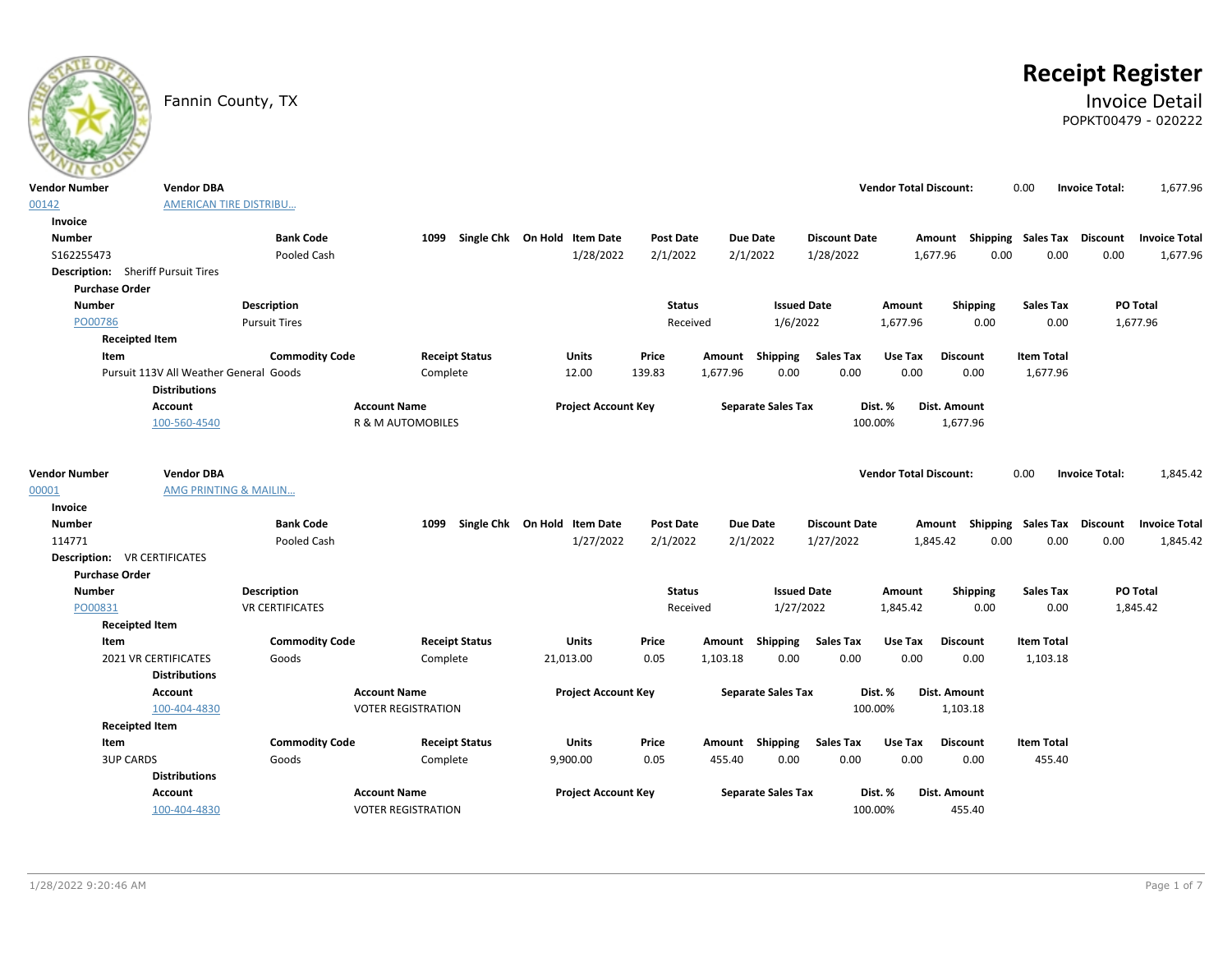|                       | <b>Receipted Item</b>                                  |                                    |                         |                              |                  |                                 |                              |                                    |                   |                                    |
|-----------------------|--------------------------------------------------------|------------------------------------|-------------------------|------------------------------|------------------|---------------------------------|------------------------------|------------------------------------|-------------------|------------------------------------|
| Item                  |                                                        | <b>Commodity Code</b>              | <b>Receipt Status</b>   | Units                        | Price            | Amount Shipping                 | <b>Sales Tax</b><br>Use Tax  | <b>Discount</b>                    | <b>Item Total</b> |                                    |
|                       | <b>REMAINING POSTAGE</b>                               | Goods                              | Complete                | 1.00                         | 286.84           | 286.84<br>0.00                  | 0.00                         | 0.00<br>0.00                       | 286.84            |                                    |
|                       | <b>Distributions</b>                                   |                                    |                         |                              |                  |                                 |                              |                                    |                   |                                    |
|                       | Account                                                | <b>Account Name</b>                |                         | <b>Project Account Key</b>   |                  | <b>Separate Sales Tax</b>       | Dist. %                      | Dist. Amount                       |                   |                                    |
|                       | 100-404-3110                                           | POSTAGE                            |                         |                              |                  |                                 | 100.00%                      | 286.84                             |                   |                                    |
|                       |                                                        |                                    |                         |                              |                  |                                 |                              |                                    |                   |                                    |
| <b>Vendor Number</b>  | <b>Vendor DBA</b>                                      |                                    |                         |                              |                  |                                 |                              | <b>Vendor Total Discount:</b>      | 0.00              | 30,158.21<br><b>Invoice Total:</b> |
| <b>VEN02098</b>       | <b>Bonham Chrysler</b>                                 |                                    |                         |                              |                  |                                 |                              |                                    |                   |                                    |
| Invoice               |                                                        |                                    |                         |                              |                  |                                 |                              |                                    |                   |                                    |
| <b>Number</b>         |                                                        | <b>Bank Code</b>                   | 1099                    | Single Chk On Hold Item Date | <b>Post Date</b> | <b>Due Date</b>                 | <b>Discount Date</b>         | Amount Shipping Sales Tax Discount |                   | <b>Invoice Total</b>               |
| 3045067               |                                                        | Pooled Cash                        |                         | 1/26/2022                    | 2/2/2022         | 2/2/2022                        | 1/26/2022                    | 0.00<br>30,158.21                  | 0.00              | 0.00<br>30,158.21                  |
| <b>Description:</b>   | PCT 1 2014 Ram #1548 TRUCK                             |                                    |                         |                              |                  |                                 |                              |                                    |                   |                                    |
| <b>Purchase Order</b> |                                                        |                                    |                         |                              |                  |                                 |                              |                                    |                   |                                    |
| <b>Number</b>         |                                                        | <b>Description</b>                 |                         |                              | <b>Status</b>    |                                 | <b>Issued Date</b><br>Amount | <b>Shipping</b>                    | <b>Sales Tax</b>  | <b>PO Total</b>                    |
| PO00815               |                                                        | PCT 1 TRUCK                        |                         |                              | Received         | 1/21/2022                       | 30,158.21                    | 0.00                               | 0.00              | 30,158.21                          |
|                       | <b>Receipted Item</b>                                  |                                    |                         |                              |                  |                                 |                              |                                    |                   |                                    |
| Item                  |                                                        | <b>Commodity Code</b>              | <b>Receipt Status</b>   | Units                        | Price            | Amount Shipping                 | <b>Sales Tax</b><br>Use Tax  | <b>Discount</b>                    | <b>Item Total</b> |                                    |
| 2014                  | DODGE RAM 3500                                         | Goods                              | Complete                | 1.00                         | 30,158.21        | 30,158.21<br>0.00               | 0.00                         | 0.00<br>0.00                       | 30,158.21         |                                    |
|                       | <b>Distributions</b>                                   |                                    |                         |                              |                  |                                 |                              |                                    |                   |                                    |
|                       | Account                                                | <b>Account Name</b>                |                         | <b>Project Account Key</b>   |                  | <b>Separate Sales Tax</b>       | Dist. %                      | Dist. Amount                       |                   |                                    |
|                       | 210-621-5710                                           |                                    | PURCHASE OF MACH./EQUIP |                              |                  |                                 | 100.00%                      | 30,158.21                          |                   |                                    |
|                       |                                                        |                                    |                         |                              |                  |                                 |                              |                                    |                   |                                    |
| <b>Vendor Number</b>  | <b>Vendor DBA</b>                                      |                                    |                         |                              |                  |                                 |                              | <b>Vendor Total Discount:</b>      | 0.00              | 28,529.57<br><b>Invoice Total:</b> |
| <b>VEN02323</b>       | Computacenter                                          |                                    |                         |                              |                  |                                 |                              |                                    |                   |                                    |
| Invoice               |                                                        |                                    |                         |                              |                  |                                 |                              |                                    |                   |                                    |
| <b>Number</b>         |                                                        | <b>Bank Code</b>                   | 1099                    | Single Chk On Hold Item Date | <b>Post Date</b> | <b>Due Date</b>                 | <b>Discount Date</b>         | Amount Shipping Sales Tax Discount |                   | <b>Invoice Total</b>               |
| 140-00118869          |                                                        | Pooled Cash                        |                         | 12/14/2021                   | 2/1/2022         | 2/1/2022                        | 12/14/2021                   | 28,529.57<br>0.00                  | 0.00              | 0.00<br>28,529.57                  |
|                       | <b>Description:</b> Wireless Access Equipment for FCCH |                                    |                         |                              |                  |                                 |                              |                                    |                   |                                    |
| <b>Purchase Order</b> |                                                        |                                    |                         |                              |                  |                                 |                              |                                    |                   |                                    |
| <b>Number</b>         |                                                        | <b>Description</b>                 |                         |                              | <b>Status</b>    |                                 | <b>Issued Date</b><br>Amount | <b>Shipping</b>                    | <b>Sales Tax</b>  | PO Total                           |
| PO00514-R1            |                                                        | Wireless Access Equipment for FCCH |                         |                              |                  | 10/1/2021<br>Partially Received | 28,529.57                    | 0.00                               | 0.00              | 28,529.57                          |
|                       | <b>Receipted Item</b>                                  |                                    |                         |                              |                  |                                 |                              |                                    |                   |                                    |
| Item                  |                                                        | <b>Commodity Code</b>              | <b>Receipt Status</b>   | Units                        | Price            | Amount Shipping                 | <b>Sales Tax</b><br>Use Tax  | <b>Discount</b>                    | <b>Item Total</b> |                                    |
|                       | Wireless Access Equipment for FC Goods                 |                                    | Complete                | 1.00                         | 28,529.57        | 0.00<br>28,529.57               | 0.00                         | 0.00<br>0.00                       | 28,529.57         |                                    |
|                       | <b>Distributions</b>                                   |                                    |                         |                              |                  |                                 |                              |                                    |                   |                                    |
|                       | <b>Account</b>                                         | <b>Account Name</b>                |                         | <b>Project Account Key</b>   |                  | <b>Separate Sales Tax</b>       | Dist. %                      | Dist. Amount                       |                   |                                    |
|                       | 690-669-5740                                           | <b>TECHNOLOGY</b>                  |                         |                              |                  |                                 | 100.00%                      | 28,529.57                          |                   |                                    |
|                       |                                                        |                                    |                         |                              |                  |                                 |                              |                                    |                   |                                    |
| <b>Vendor Number</b>  | <b>Vendor DBA</b>                                      |                                    |                         |                              |                  |                                 |                              | <b>Vendor Total Discount:</b>      | 0.00              | 1,665.36<br><b>Invoice Total:</b>  |
| <b>VEN02994</b>       | <b>MAXIMUM ELEVATION O</b>                             |                                    |                         |                              |                  |                                 |                              |                                    |                   |                                    |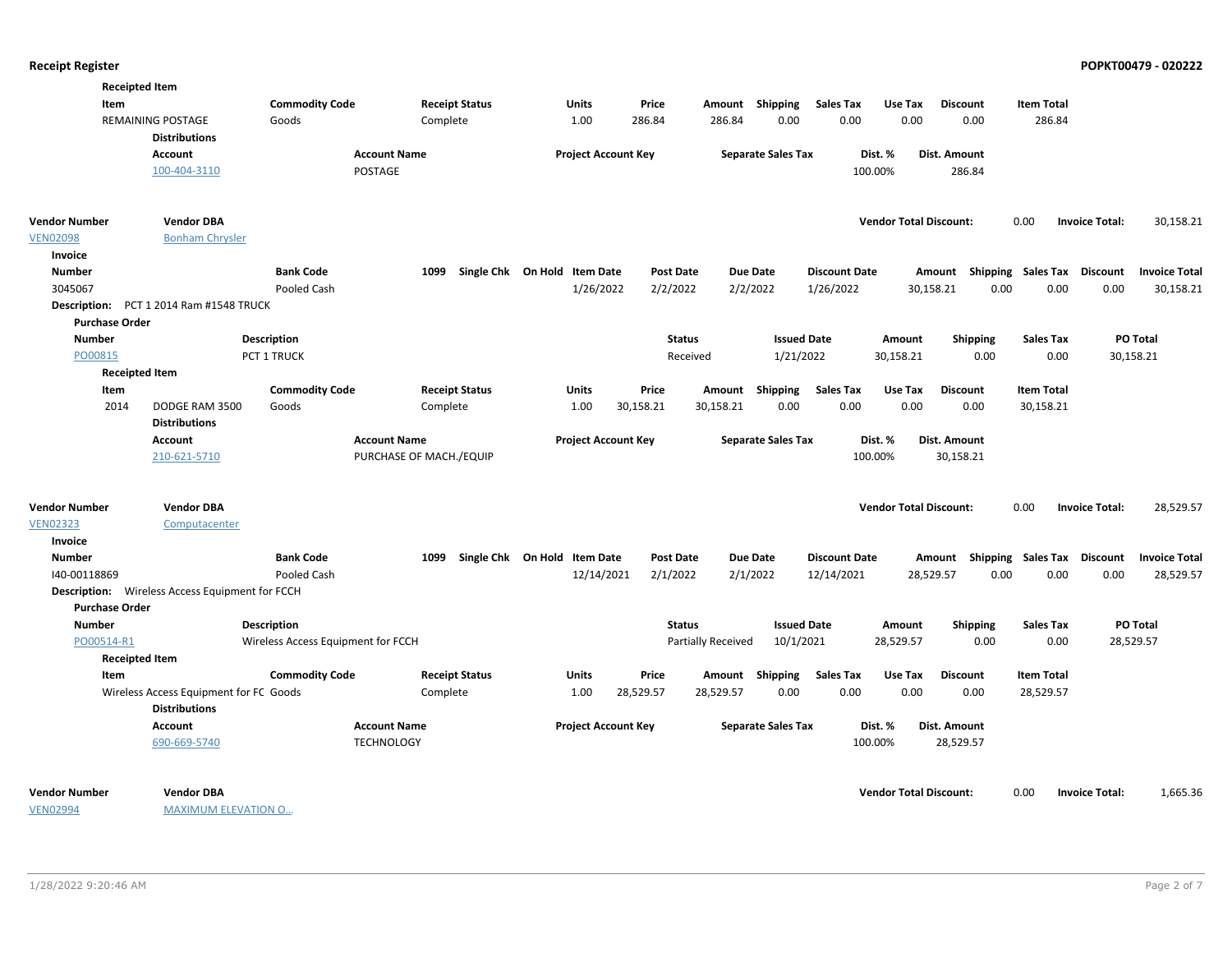| Invoice                             |                                                             |                        |                         |                              |                            |                  |                 |                           |                      |                               |                 |                           |                       |                      |
|-------------------------------------|-------------------------------------------------------------|------------------------|-------------------------|------------------------------|----------------------------|------------------|-----------------|---------------------------|----------------------|-------------------------------|-----------------|---------------------------|-----------------------|----------------------|
| <b>Number</b>                       |                                                             | <b>Bank Code</b>       | 1099                    | Single Chk On Hold Item Date |                            | <b>Post Date</b> |                 | <b>Due Date</b>           | <b>Discount Date</b> | Amount                        |                 | <b>Shipping Sales Tax</b> | Discount              | <b>Invoice Total</b> |
| 3249                                |                                                             | Pooled Cash            |                         |                              | 1/27/2022                  | 2/1/2022         |                 | 2/1/2022                  | 1/27/2022            | 1,665.36                      | 0.00            | 0.00                      | 0.00                  | 1,665.36             |
|                                     | Description: Const #3 CAR REPAIRS                           |                        |                         |                              |                            |                  |                 |                           |                      |                               |                 |                           |                       |                      |
| <b>Purchase Order</b>               |                                                             |                        |                         |                              |                            |                  |                 |                           |                      |                               |                 |                           |                       |                      |
| <b>Number</b>                       |                                                             | <b>Description</b>     |                         |                              |                            | <b>Status</b>    |                 | <b>Issued Date</b>        |                      | Amount                        | <b>Shipping</b> | <b>Sales Tax</b>          |                       | PO Total             |
| PO00828                             |                                                             | <b>CAR REPAIRS</b>     |                         |                              |                            | Received         |                 | 1/27/2022                 |                      | 1,665.36                      | 0.00            | 0.00                      |                       | 1,665.36             |
| <b>Receipted Item</b>               |                                                             |                        |                         |                              |                            |                  |                 |                           |                      |                               |                 |                           |                       |                      |
| Item                                |                                                             | <b>Commodity Code</b>  |                         | <b>Receipt Status</b>        | Units                      | Price            | Amount          | Shipping                  | <b>Sales Tax</b>     | Use Tax                       | <b>Discount</b> | <b>Item Total</b>         |                       |                      |
|                                     | REPAIRS FOR FORD EXPLORER CO Goods                          |                        | Complete                |                              | 1.00                       | 1,665.36         | 1,665.36        | 0.00                      | 0.00                 | 0.00                          | 0.00            | 1,665.36                  |                       |                      |
|                                     | <b>Distributions</b>                                        |                        |                         |                              |                            |                  |                 |                           |                      |                               |                 |                           |                       |                      |
|                                     | <b>Account</b>                                              |                        | <b>Account Name</b>     |                              | <b>Project Account Key</b> |                  |                 | <b>Separate Sales Tax</b> | Dist. %              |                               | Dist. Amount    |                           |                       |                      |
|                                     | 413-419-5750                                                |                        | PURCHASE OF AUTOMOBILES |                              |                            |                  |                 |                           | 100.00%              |                               | 1,665.36        |                           |                       |                      |
| <b>Vendor Number</b>                | <b>Vendor DBA</b>                                           |                        |                         |                              |                            |                  |                 |                           |                      | <b>Vendor Total Discount:</b> |                 | 0.00                      | <b>Invoice Total:</b> | 189.79               |
| 00216                               | <b>OFFICE DEPOT</b>                                         |                        |                         |                              |                            |                  |                 |                           |                      |                               |                 |                           |                       |                      |
| Invoice                             |                                                             |                        |                         |                              |                            |                  |                 |                           |                      |                               |                 |                           |                       |                      |
| <b>Number</b>                       |                                                             | <b>Bank Code</b>       | 1099                    | Single Chk On Hold Item Date |                            | <b>Post Date</b> |                 | <b>Due Date</b>           | <b>Discount Date</b> | Amount                        |                 | <b>Shipping Sales Tax</b> | Discount              | <b>Invoice Total</b> |
| 220769477002                        |                                                             | Pooled Cash            |                         |                              | 1/6/2022                   | 2/1/2022         | 2/1/2022        |                           | 1/6/2022             |                               | 16.62<br>0.00   | 0.00                      | 0.00                  | 16.62                |
| <b>Description:</b> Office Supplies |                                                             |                        |                         |                              |                            |                  |                 |                           |                      |                               |                 |                           |                       |                      |
| <b>Purchase Order</b>               |                                                             |                        |                         |                              |                            |                  |                 |                           |                      |                               |                 |                           |                       |                      |
| <b>Number</b>                       |                                                             | Description            |                         |                              |                            | <b>Status</b>    |                 | <b>Issued Date</b>        |                      | Amount                        | <b>Shipping</b> | <b>Sales Tax</b>          |                       | PO Total             |
| PO00785                             |                                                             | <b>Office Supplies</b> |                         |                              |                            | Received         |                 | 1/6/2022                  |                      | 16.62                         | 0.00            | 0.00                      |                       | 16.62                |
| <b>Receipted Item</b>               |                                                             |                        |                         |                              |                            |                  |                 |                           |                      |                               |                 |                           |                       |                      |
| Item                                |                                                             | <b>Commodity Code</b>  |                         | <b>Receipt Status</b>        | Units                      | Price            | Amount          | Shipping                  | <b>Sales Tax</b>     | Use Tax                       | Discount        | <b>Item Total</b>         |                       |                      |
|                                     | Office Depot® Brand Jumbo Paper Goods                       |                        | Complete                |                              | 3.00                       | 5.54             | 16.62           | 0.00                      | 0.00                 | 0.00                          | 0.00            | 16.62                     |                       |                      |
|                                     |                                                             |                        |                         |                              | Vendor Part Number: 221784 |                  |                 |                           |                      |                               |                 |                           |                       |                      |
|                                     | <b>Distributions</b>                                        |                        |                         |                              |                            |                  |                 |                           |                      |                               |                 |                           |                       |                      |
|                                     | <b>Account</b>                                              |                        | <b>Account Name</b>     |                              | <b>Project Account Key</b> |                  |                 | <b>Separate Sales Tax</b> | Dist. %              |                               | Dist. Amount    |                           |                       |                      |
|                                     | 100-475-3100                                                |                        | <b>OFFICE SUPPLIES</b>  |                              |                            |                  |                 |                           | 100.00%              |                               | 16.62           |                           |                       |                      |
| Invoice                             |                                                             |                        |                         |                              |                            |                  |                 |                           |                      |                               |                 |                           |                       |                      |
| <b>Number</b>                       |                                                             | <b>Bank Code</b>       | 1099                    | Single Chk On Hold Item Date |                            | <b>Post Date</b> |                 | <b>Due Date</b>           | <b>Discount Date</b> | Amount                        |                 | <b>Shipping Sales Tax</b> | Discount              | <b>Invoice Total</b> |
| 221752968001                        |                                                             | Pooled Cash            |                         |                              | 1/20/2022                  | 2/1/2022         | 2/1/2022        |                           | 1/20/2022            | 173.17                        | 0.00            | 0.00                      | 0.00                  | 173.17               |
| <b>Description:</b> Office Supplies |                                                             |                        |                         |                              |                            |                  |                 |                           |                      |                               |                 |                           |                       |                      |
| <b>Purchase Order</b>               |                                                             |                        |                         |                              |                            |                  |                 |                           |                      |                               |                 |                           |                       |                      |
| <b>Number</b>                       |                                                             | <b>Description</b>     |                         |                              |                            | <b>Status</b>    |                 | <b>Issued Date</b>        |                      | Amount                        | <b>Shipping</b> | <b>Sales Tax</b>          |                       | PO Total             |
| PO00802                             |                                                             | <b>Office Supplies</b> |                         |                              |                            | Received         |                 | 1/18/2022                 |                      | 157.50                        | 0.00            | 0.00                      |                       | 157.50               |
| <b>Receipted Item</b>               |                                                             |                        |                         |                              |                            |                  |                 |                           |                      |                               |                 |                           |                       |                      |
| Item                                |                                                             | <b>Commodity Code</b>  |                         | <b>Receipt Status</b>        | Units                      | Price            | Amount Shipping |                           | <b>Sales Tax</b>     | Use Tax                       | <b>Discount</b> | <b>Item Total</b>         |                       |                      |
|                                     | #534489 Brother DR420 Drum Un Goods<br><b>Distributions</b> |                        | Complete                |                              | 1.00                       | 93.49            | 93.49           | 0.00                      | 0.00                 | 0.00                          | 0.00            | 93.49                     |                       |                      |
|                                     | <b>Account</b>                                              |                        | <b>Account Name</b>     |                              | <b>Project Account Key</b> |                  |                 |                           | Dist. %              |                               | Dist. Amount    |                           |                       |                      |
|                                     | 100-499-3100                                                |                        | <b>OFFICE SUPPLIES</b>  |                              |                            |                  |                 | <b>Separate Sales Tax</b> | 100.00%              |                               | 93.49           |                           |                       |                      |
|                                     |                                                             |                        |                         |                              |                            |                  |                 |                           |                      |                               |                 |                           |                       |                      |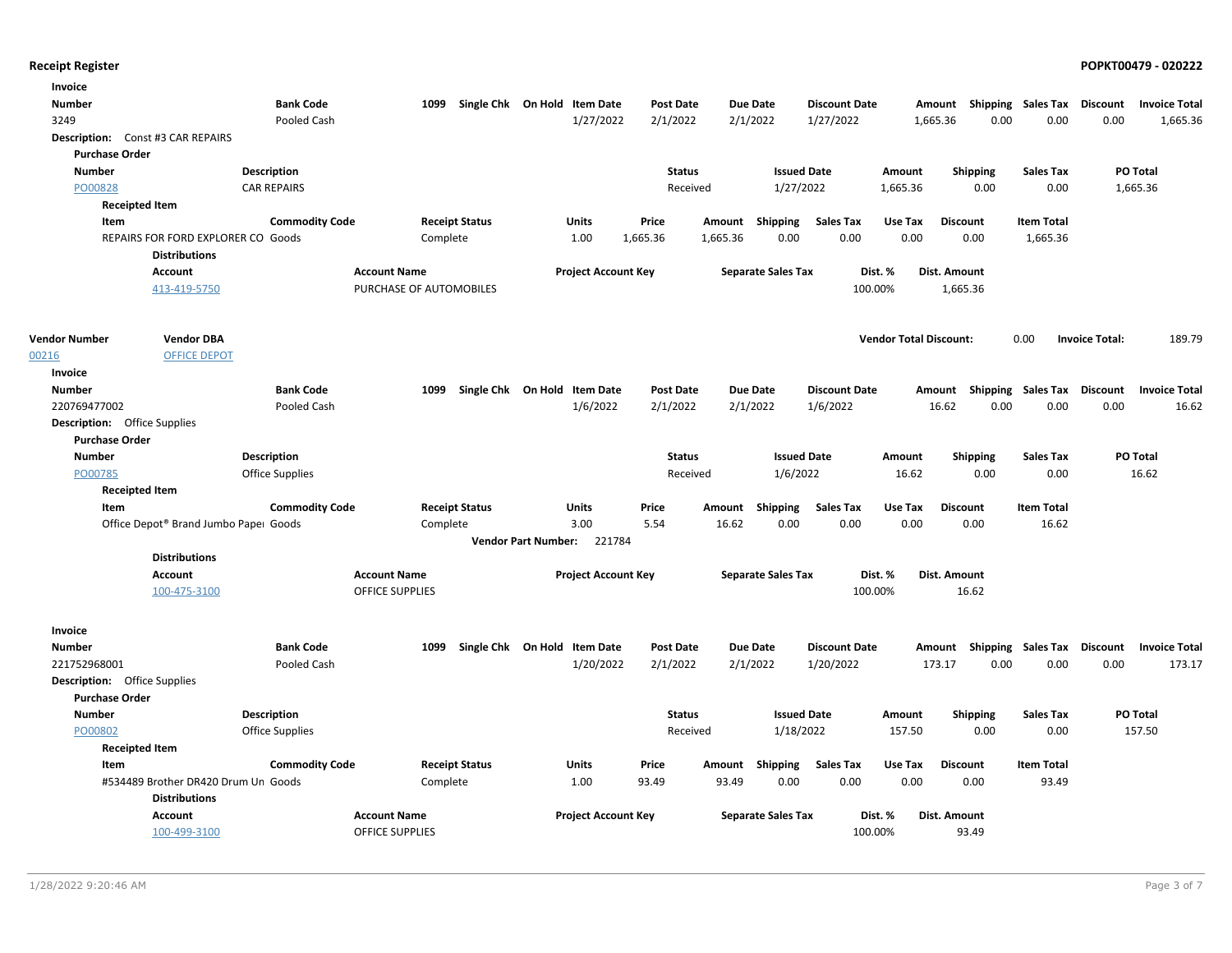| <b>Receipted Item</b> |                                                     |                                    |                        |                              |                  |        |                           |                      |                               |                                    |                   |                       |                      |
|-----------------------|-----------------------------------------------------|------------------------------------|------------------------|------------------------------|------------------|--------|---------------------------|----------------------|-------------------------------|------------------------------------|-------------------|-----------------------|----------------------|
| Item                  |                                                     | <b>Commodity Code</b>              | <b>Receipt Status</b>  | Units                        | Price            |        | Amount Shipping           | <b>Sales Tax</b>     | Use Tax                       | <b>Discount</b>                    | <b>Item Total</b> |                       |                      |
|                       | #695769 Brother TN450 Toner<br><b>Distributions</b> | Goods                              | Complete               | 1.00                         | 64.01            | 64.01  | 0.00                      | 0.00                 | 0.00                          | 0.00                               | 64.01             |                       |                      |
|                       | <b>Account</b>                                      |                                    | <b>Account Name</b>    | <b>Project Account Key</b>   |                  |        | <b>Separate Sales Tax</b> |                      | Dist. %                       | Dist. Amount                       |                   |                       |                      |
|                       | 100-499-3100                                        |                                    | <b>OFFICE SUPPLIES</b> |                              |                  |        |                           |                      | 100.00%                       | 64.01                              |                   |                       |                      |
|                       |                                                     |                                    |                        |                              |                  |        |                           |                      |                               |                                    |                   |                       |                      |
| <b>Purchase Order</b> |                                                     |                                    |                        |                              |                  |        |                           |                      |                               |                                    |                   |                       |                      |
| <b>Number</b>         |                                                     | <b>Description</b>                 |                        |                              | <b>Status</b>    |        | <b>Issued Date</b>        |                      | Amount                        | <b>Shipping</b>                    | <b>Sales Tax</b>  | PO Total              |                      |
| PO00803               |                                                     | <b>Office Supplies</b>             |                        |                              | Received         |        | 1/18/2022                 |                      | 15.67                         | 0.00                               | 0.00              | 15.67                 |                      |
| <b>Receipted Item</b> |                                                     |                                    |                        |                              |                  |        |                           |                      |                               |                                    |                   |                       |                      |
| Item                  |                                                     | <b>Commodity Code</b>              | <b>Receipt Status</b>  | <b>Units</b>                 | Price            | Amount | Shipping                  | <b>Sales Tax</b>     | Use Tax                       | <b>Discount</b>                    | <b>Item Total</b> |                       |                      |
| #8172679              |                                                     | Goods                              | Complete               | 1.00                         | 15.67            | 15.67  | 0.00                      | 0.00                 | 0.00                          | 0.00                               | 15.67             |                       |                      |
|                       | <b>Distributions</b>                                |                                    |                        |                              |                  |        |                           |                      |                               |                                    |                   |                       |                      |
|                       | <b>Account</b>                                      |                                    | <b>Account Name</b>    | <b>Project Account Key</b>   |                  |        | <b>Separate Sales Tax</b> |                      | Dist. %                       | Dist. Amount                       |                   |                       |                      |
|                       | 100-499-3100                                        |                                    | OFFICE SUPPLIES        |                              |                  |        |                           |                      | 100.00%                       | 15.67                              |                   |                       |                      |
|                       |                                                     |                                    |                        |                              |                  |        |                           |                      |                               |                                    |                   |                       |                      |
|                       |                                                     |                                    |                        |                              |                  |        |                           |                      |                               |                                    |                   |                       |                      |
| <b>Vendor Number</b>  | <b>Vendor DBA</b>                                   |                                    |                        |                              |                  |        |                           |                      | <b>Vendor Total Discount:</b> |                                    | 0.00              | <b>Invoice Total:</b> | 388.00               |
| 00826                 | PERSONALIZED PRINTING                               |                                    |                        |                              |                  |        |                           |                      |                               |                                    |                   |                       |                      |
| Invoice               |                                                     |                                    |                        |                              |                  |        |                           |                      |                               |                                    |                   |                       |                      |
| <b>Number</b>         |                                                     | <b>Bank Code</b>                   | 1099                   | Single Chk On Hold Item Date | <b>Post Date</b> |        | Due Date                  | <b>Discount Date</b> |                               | Amount Shipping Sales Tax Discount |                   |                       | <b>Invoice Total</b> |
| 109143                |                                                     | Pooled Cash                        |                        | 1/28/2022                    | 2/1/2022         |        | 2/1/2022                  | 1/28/2022            |                               | 365.00<br>0.00                     | 0.00              | 0.00                  | 365.00               |
|                       | <b>Description:</b> District Attorney Envelopes     |                                    |                        |                              |                  |        |                           |                      |                               |                                    |                   |                       |                      |
| <b>Purchase Order</b> |                                                     |                                    |                        |                              |                  |        |                           |                      |                               |                                    |                   |                       |                      |
| <b>Number</b>         |                                                     | <b>Description</b>                 |                        |                              | <b>Status</b>    |        | <b>Issued Date</b>        |                      | Amount                        | <b>Shipping</b>                    | <b>Sales Tax</b>  | PO Total              |                      |
| PO00793               |                                                     | <b>District Attorney Envelopes</b> |                        |                              | Received         |        | 1/10/2022                 |                      | 365.00                        | 0.00                               | 0.00              | 365.00                |                      |
| <b>Receipted Item</b> |                                                     |                                    |                        |                              |                  |        |                           |                      |                               |                                    |                   |                       |                      |
| Item                  |                                                     | <b>Commodity Code</b>              | <b>Receipt Status</b>  | Units                        | Price            | Amount | Shipping                  | <b>Sales Tax</b>     | Use Tax                       | <b>Discount</b>                    | <b>Item Total</b> |                       |                      |
|                       | 2500 Ice berg blue envelopes with Goods             |                                    | Complete               | 1.00                         | 365.00           | 365.00 | 0.00                      | 0.00                 | 0.00                          | 0.00                               | 365.00            |                       |                      |
|                       | <b>Distributions</b>                                |                                    |                        |                              |                  |        |                           |                      |                               |                                    |                   |                       |                      |
|                       | <b>Account</b>                                      |                                    | <b>Account Name</b>    | <b>Project Account Key</b>   |                  |        | <b>Separate Sales Tax</b> |                      | Dist. %                       | Dist. Amount                       |                   |                       |                      |
|                       | 100-475-4350                                        |                                    | PRINTING               |                              |                  |        |                           |                      | 100.00%                       | 365.00                             |                   |                       |                      |
| Invoice               |                                                     |                                    |                        |                              |                  |        |                           |                      |                               |                                    |                   |                       |                      |
| <b>Number</b>         |                                                     | <b>Bank Code</b>                   | 1099                   | Single Chk On Hold Item Date | <b>Post Date</b> |        | Due Date                  | <b>Discount Date</b> |                               | Amount Shipping Sales Tax Discount |                   |                       | <b>Invoice Total</b> |
| 109189                |                                                     | Pooled Cash                        |                        | 1/28/2022                    | 2/1/2022         |        | 2/1/2022                  | 1/28/2022            |                               | 0.00<br>23.00                      | 0.00              | 0.00                  | 23.00                |
|                       | <b>Description:</b> Sheriff SIGNATURE STAMP         |                                    |                        |                              |                  |        |                           |                      |                               |                                    |                   |                       |                      |
| <b>Purchase Order</b> |                                                     |                                    |                        |                              |                  |        |                           |                      |                               |                                    |                   |                       |                      |
| <b>Number</b>         |                                                     | <b>Description</b>                 |                        |                              | <b>Status</b>    |        | <b>Issued Date</b>        |                      | Amount                        | <b>Shipping</b>                    | <b>Sales Tax</b>  | PO Total              |                      |
| PO00829               |                                                     | <b>SIGNATURE STAMP</b>             |                        |                              | Received         |        | 1/27/2022                 |                      | 23.00                         | 0.00                               | 0.00              | 23.00                 |                      |
| <b>Receipted Item</b> |                                                     |                                    |                        |                              |                  |        |                           |                      |                               |                                    |                   |                       |                      |
| Item                  |                                                     | <b>Commodity Code</b>              | <b>Receipt Status</b>  | Units                        | Price            | Amount | Shipping                  | <b>Sales Tax</b>     | Use Tax                       | <b>Discount</b>                    | <b>Item Total</b> |                       |                      |
|                       | MARK JOHNSON SIGNATURE STAI Goods                   |                                    | Complete               | 1.00                         | 23.00            | 23.00  | 0.00                      | 0.00                 | 0.00                          | 0.00                               | 23.00             |                       |                      |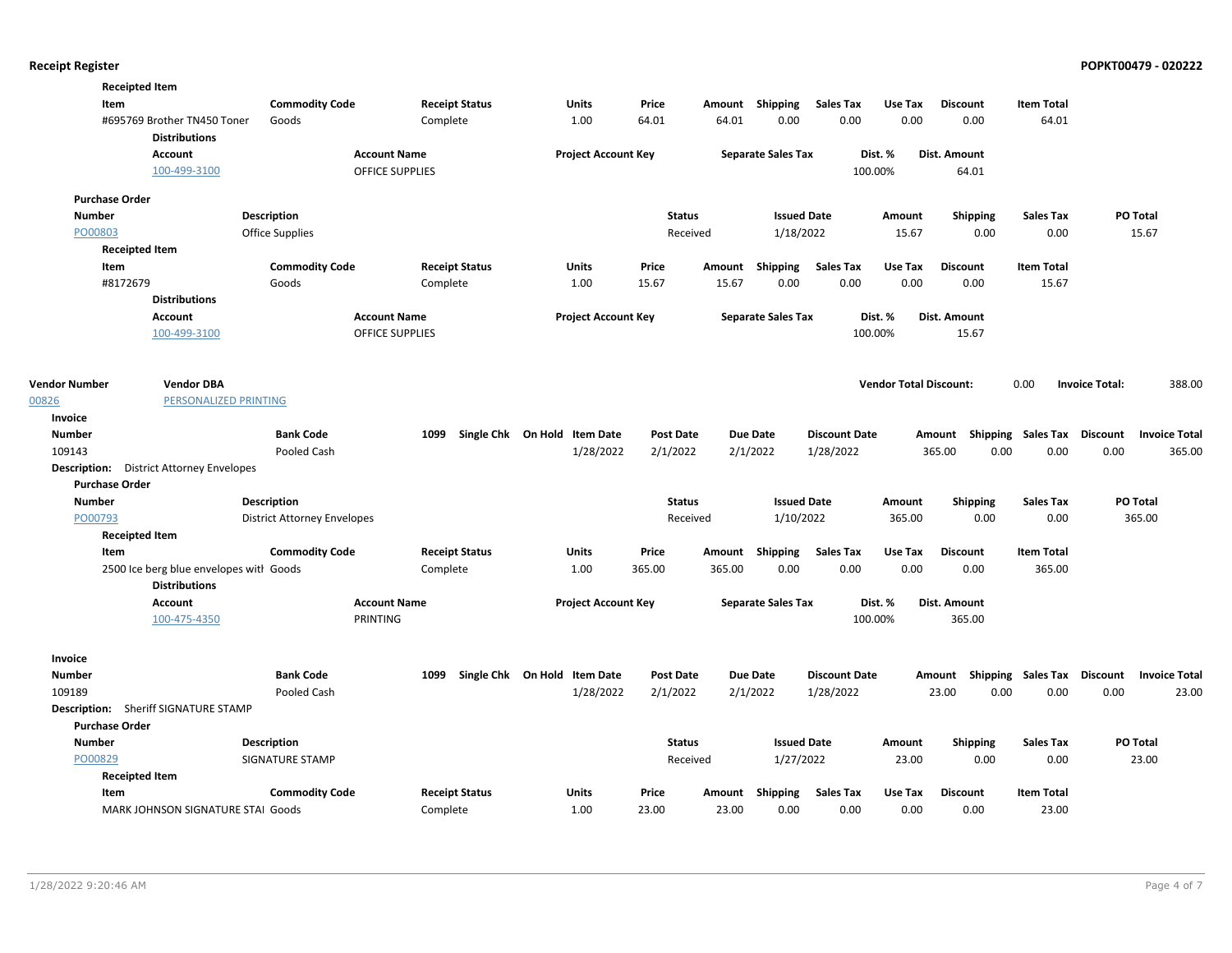|                                         | <b>Distributions</b>             |                       |                                                |                       |                              |       |                  |                           |                      |                               |                                    |                   |                       |                      |
|-----------------------------------------|----------------------------------|-----------------------|------------------------------------------------|-----------------------|------------------------------|-------|------------------|---------------------------|----------------------|-------------------------------|------------------------------------|-------------------|-----------------------|----------------------|
|                                         | <b>Account</b>                   |                       | <b>Account Name</b>                            |                       | <b>Project Account Key</b>   |       |                  | <b>Separate Sales Tax</b> |                      | Dist. %                       | Dist. Amount                       |                   |                       |                      |
|                                         | 100-560-4350                     |                       | PRINTING                                       |                       |                              |       |                  |                           |                      | 100.00%                       | 23.00                              |                   |                       |                      |
|                                         |                                  |                       |                                                |                       |                              |       |                  |                           |                      |                               |                                    |                   |                       |                      |
| <b>Vendor Number</b>                    | <b>Vendor DBA</b>                |                       |                                                |                       |                              |       |                  |                           |                      | <b>Vendor Total Discount:</b> |                                    | 0.00              | <b>Invoice Total:</b> | 123.15               |
| 00478                                   | <b>REINERT PAPER &amp; CHEMI</b> |                       |                                                |                       |                              |       |                  |                           |                      |                               |                                    |                   |                       |                      |
| Invoice<br>Number                       |                                  | <b>Bank Code</b>      |                                                | 1099                  | Single Chk On Hold Item Date |       | <b>Post Date</b> | <b>Due Date</b>           | <b>Discount Date</b> |                               | Amount Shipping Sales Tax Discount |                   |                       | <b>Invoice Total</b> |
| 435843                                  |                                  | Pooled Cash           |                                                |                       | 1/27/2022                    |       | 2/1/2022         | 2/1/2022                  | 1/27/2022            |                               | 123.15                             | 0.00<br>0.00      | 0.00                  | 123.15               |
| <b>Description:</b> Janitorial Supplies |                                  |                       |                                                |                       |                              |       |                  |                           |                      |                               |                                    |                   |                       |                      |
| <b>Purchase Order</b>                   |                                  |                       |                                                |                       |                              |       |                  |                           |                      |                               |                                    |                   |                       |                      |
| <b>Number</b>                           |                                  | <b>Description</b>    |                                                |                       |                              |       | <b>Status</b>    | <b>Issued Date</b>        |                      | Amount                        | <b>Shipping</b>                    | <b>Sales Tax</b>  | PO Total              |                      |
| PO00809                                 |                                  | Janitorial Supplies   |                                                |                       |                              |       | Received         | 1/20/2022                 |                      | 38.62                         | 0.00                               | 0.00              | 38.62                 |                      |
|                                         | <b>Receipted Item</b>            |                       |                                                |                       |                              |       |                  |                           |                      |                               |                                    |                   |                       |                      |
| Item                                    |                                  | <b>Commodity Code</b> |                                                | <b>Receipt Status</b> | <b>Units</b>                 | Price |                  | Amount Shipping           | <b>Sales Tax</b>     | Use Tax                       | <b>Discount</b>                    | <b>Item Total</b> |                       |                      |
|                                         | Large Roll Brown Paper Towels    | Goods                 |                                                | Complete              | 1.00                         | 38.62 | 38.62            | 0.00                      | 0.00                 | 0.00                          | 0.00                               | 38.62             |                       |                      |
|                                         | <b>Distributions</b>             |                       |                                                |                       |                              |       |                  |                           |                      |                               |                                    |                   |                       |                      |
|                                         | <b>Account</b>                   |                       | <b>Account Name</b>                            |                       | <b>Project Account Key</b>   |       |                  | <b>Separate Sales Tax</b> |                      | Dist. %                       | Dist. Amount                       |                   |                       |                      |
|                                         | 100-518-3320                     |                       | <b>JANITOR SUPPLIES</b>                        |                       |                              |       |                  |                           |                      | 100.00%                       | 38.62                              |                   |                       |                      |
|                                         |                                  |                       |                                                |                       |                              |       |                  |                           |                      |                               |                                    |                   |                       |                      |
| <b>Purchase Order</b>                   |                                  |                       |                                                |                       |                              |       |                  |                           |                      |                               |                                    |                   |                       |                      |
| <b>Number</b>                           |                                  | <b>Description</b>    |                                                |                       |                              |       | <b>Status</b>    | <b>Issued Date</b>        |                      | Amount                        | <b>Shipping</b>                    | <b>Sales Tax</b>  | PO Total              |                      |
| PO00808                                 |                                  | Janitorial Supplies   |                                                |                       |                              |       | Received         | 1/20/2022                 |                      | 24.63                         | 0.00                               | 0.00              | 24.63                 |                      |
|                                         | <b>Receipted Item</b>            |                       |                                                |                       |                              |       |                  |                           |                      |                               |                                    |                   |                       |                      |
| Item                                    |                                  | <b>Commodity Code</b> |                                                | <b>Receipt Status</b> | Units                        | Price | Amount           | Shipping                  | <b>Sales Tax</b>     | Use Tax                       | <b>Discount</b>                    | <b>Item Total</b> |                       |                      |
|                                         | M/F White Towels                 | Goods                 |                                                | Complete              | 1.00                         | 24.63 | 24.63            | 0.00                      | 0.00                 | 0.00                          | 0.00                               | 24.63             |                       |                      |
|                                         | <b>Distributions</b>             |                       |                                                |                       |                              |       |                  |                           |                      |                               |                                    |                   |                       |                      |
|                                         | Account<br>100-565-3320          |                       | <b>Account Name</b><br><b>JANITOR SUPPLIES</b> |                       | <b>Project Account Key</b>   |       |                  | <b>Separate Sales Tax</b> |                      | Dist. %<br>100.00%            | Dist. Amount                       |                   |                       |                      |
|                                         |                                  |                       |                                                |                       |                              |       |                  |                           |                      |                               | 24.63                              |                   |                       |                      |
| <b>Purchase Order</b>                   |                                  |                       |                                                |                       |                              |       |                  |                           |                      |                               |                                    |                   |                       |                      |
| <b>Number</b>                           |                                  | <b>Description</b>    |                                                |                       |                              |       | <b>Status</b>    | <b>Issued Date</b>        |                      | Amount                        | <b>Shipping</b>                    | <b>Sales Tax</b>  | PO Total              |                      |
| PO00809                                 |                                  | Janitorial Supplies   |                                                |                       |                              |       | Received         | 1/20/2022                 |                      | 59.90                         | 0.00                               | 0.00              | 59.90                 |                      |
|                                         | <b>Receipted Item</b>            |                       |                                                |                       |                              |       |                  |                           |                      |                               |                                    |                   |                       |                      |
| Item                                    |                                  | <b>Commodity Code</b> |                                                | <b>Receipt Status</b> | <b>Units</b>                 | Price | Amount           | Shipping                  | <b>Sales Tax</b>     | Use Tax                       | <b>Discount</b>                    | <b>Item Total</b> |                       |                      |
| <b>Toilet Paper</b>                     |                                  | Goods                 |                                                | Complete              | 1.00                         | 30.39 | 30.39            | 0.00                      | 0.00                 | 0.00                          | 0.00                               | 30.39             |                       |                      |
|                                         | <b>Distributions</b>             |                       |                                                |                       |                              |       |                  |                           |                      |                               |                                    |                   |                       |                      |
|                                         | <b>Account</b>                   |                       | <b>Account Name</b>                            |                       | <b>Project Account Key</b>   |       |                  | <b>Separate Sales Tax</b> |                      | Dist. %                       | Dist. Amount                       |                   |                       |                      |
|                                         | 100-518-3320                     |                       | <b>JANITOR SUPPLIES</b>                        |                       |                              |       |                  |                           |                      | 100.00%                       | 30.39                              |                   |                       |                      |
|                                         | <b>Receipted Item</b>            |                       |                                                |                       |                              |       |                  |                           |                      |                               |                                    |                   |                       |                      |
| Item                                    |                                  | <b>Commodity Code</b> |                                                | <b>Receipt Status</b> | Units                        | Price |                  | Amount Shipping           | <b>Sales Tax</b>     | Use Tax                       | <b>Discount</b>                    | <b>Item Total</b> |                       |                      |
|                                         | White Trash Bags                 | Goods                 |                                                | Complete              | 1.00                         | 29.51 | 29.51            | 0.00                      | 0.00                 | 0.00                          | 0.00                               | 29.51             |                       |                      |
|                                         | <b>Distributions</b>             |                       |                                                |                       |                              |       |                  |                           |                      |                               |                                    |                   |                       |                      |
|                                         | Account                          |                       | <b>Account Name</b>                            |                       | <b>Project Account Key</b>   |       |                  | <b>Separate Sales Tax</b> |                      | Dist. %                       | Dist. Amount                       |                   |                       |                      |
|                                         | 100-518-3320                     |                       | <b>JANITOR SUPPLIES</b>                        |                       |                              |       |                  |                           |                      | 100.00%                       | 29.51                              |                   |                       |                      |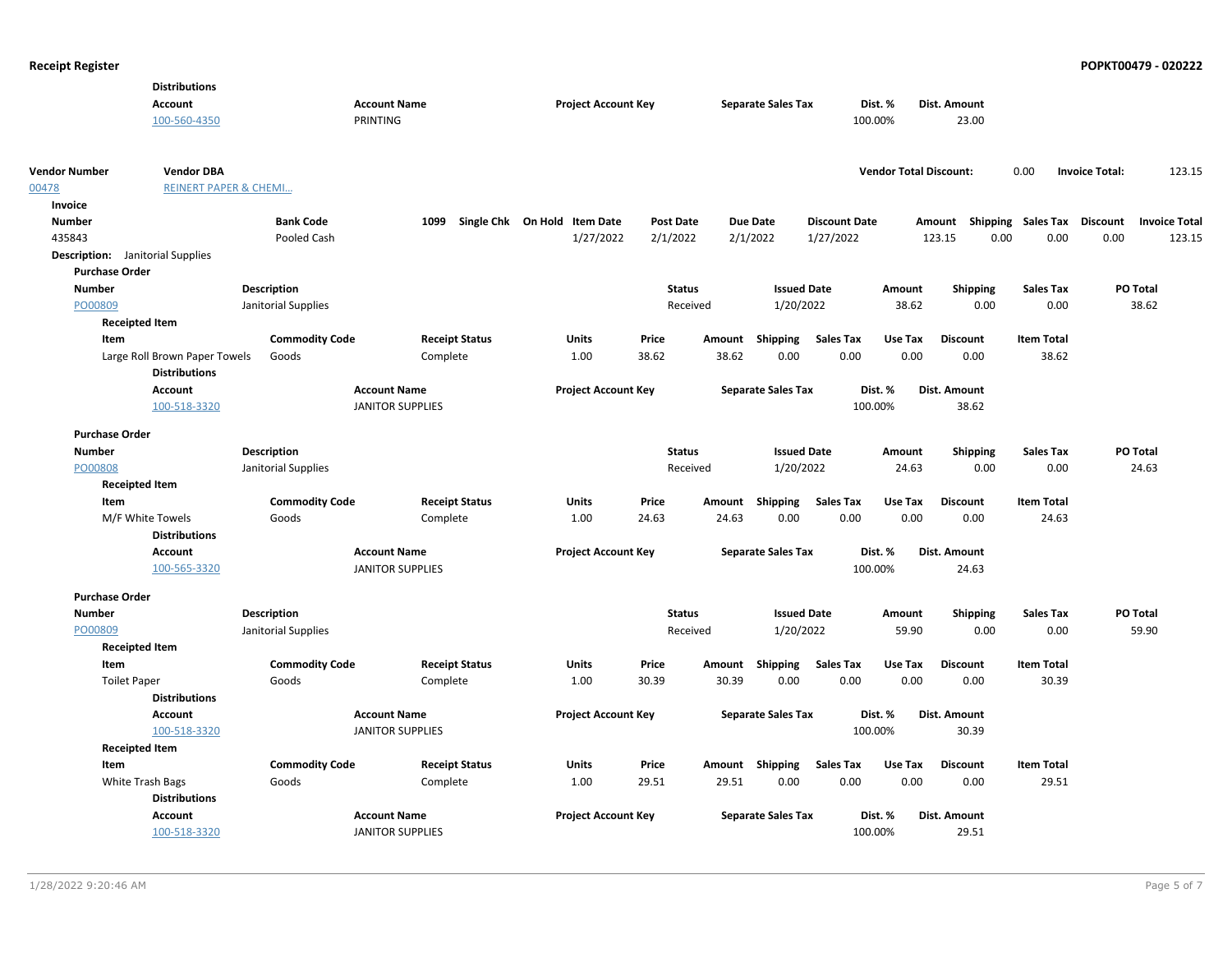| <b>Packet Totals</b> |              |                            |                          |                |           |                |                                |
|----------------------|--------------|----------------------------|--------------------------|----------------|-----------|----------------|--------------------------------|
| Vendors: 8           | Invoices: 10 | <b>Purchase Orders: 13</b> | <b>Amount: 64,577.46</b> | Shipping: 0.00 | Tax: 0.00 | Discount: 0.00 | <b>Total Amount: 64,577.46</b> |